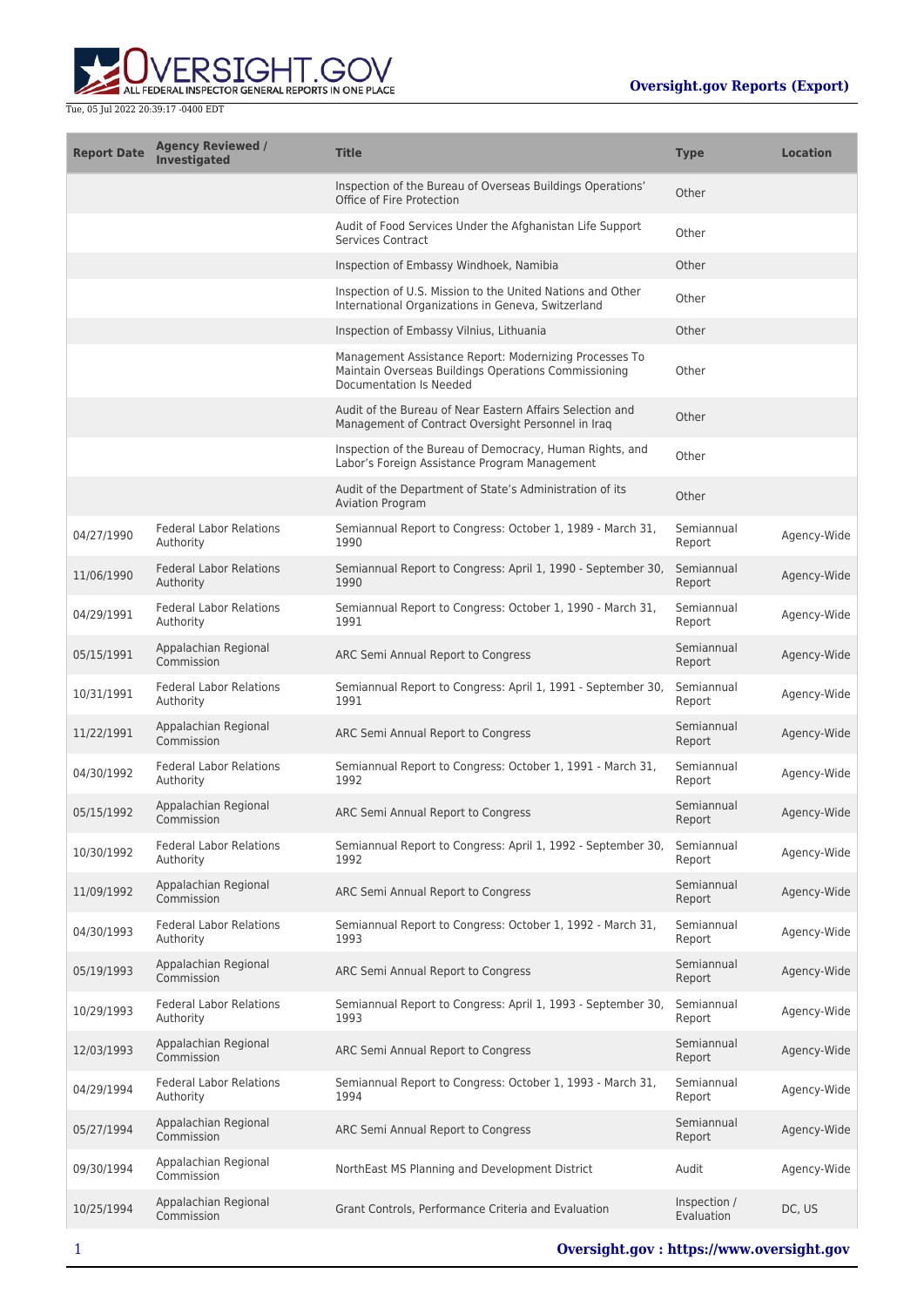## **Oversight.gov Reports (Export)**



| <b>Report Date</b> | <b>Agency Reviewed /</b><br><b>Investigated</b> | <b>Title</b>                                                         | <b>Type</b>                | <b>Location</b> |
|--------------------|-------------------------------------------------|----------------------------------------------------------------------|----------------------------|-----------------|
| 10/26/1994         | <b>Federal Labor Relations</b><br>Authority     | Semiannual Report to Congress: April 1, 1994 - September 30,<br>1994 | Semiannual<br>Report       | Agency-Wide     |
| 10/27/1994         | Appalachian Regional<br>Commission              | Regional Tourism Initiative                                          | Review                     | KY, US          |
| 12/05/1994         | Appalachian Regional<br>Commission              | I-1 Visa Waiver - MD                                                 | Inspection /<br>Evaluation | MD, US          |
| 12/05/1994         | Appalachian Regional<br>Commission              | ARC Semi Annual Report to Congress                                   | Semiannual<br>Report       | Agency-Wide     |
| 12/08/1994         | Appalachian Regional<br>Commission              | I-1 Visa Waiver - VA                                                 | Inspection /<br>Evaluation | VA, US          |
| 12/08/1994         | Appalachian Regional<br>Commission              | I-1 Visa Waiver - WV                                                 | Inspection /<br>Evaluation | WV, US          |
| 12/19/1994         | Appalachian Regional<br>Commission              | I-1 Visa Waiver - WV                                                 | Inspection /<br>Evaluation | WV, US          |
| 12/21/1994         | Appalachian Regional<br>Commission              | Review of the Research Foundation of State University of NY          | Review                     | NY, US          |
| 12/23/1994         | Appalachian Regional<br>Commission              | I-1 Visa Waiver - WV                                                 | Review                     | WV, US          |
| 01/04/1995         | Appalachian Regional<br>Commission              | WV Department of Commerce Labor and Environmental<br>Resources       | Audit                      | Agency-Wide     |
| 02/22/1995         | Appalachian Regional<br>Commission              | Consolidated Technical Assistance Grant - AL                         | Audit                      | AL, US          |
| 03/07/1995         | Appalachian Regional<br>Commission              | J-1 Visa Waiver - AL                                                 | Inspection /<br>Evaluation | AL, US          |
| 03/08/1995         | Appalachian Regional<br>Commission              | LEED Grant - Economic Development Institute                          | Audit                      | AL, US          |
| 03/09/1995         | Appalachian Regional<br>Commission              | J-1 Visa Waiver - AL                                                 | Inspection /<br>Evaluation | AL, US          |
| 03/28/1995         | Appalachian Regional<br>Commission              | Enterprise Development Program                                       | Audit                      | PA, US          |
| 03/28/1995         | Appalachian Regional<br>Commission              | Upper Catawba River Basin Water Quality Program                      | Audit                      | NC, US          |
| 03/28/1995         | Appalachian Regional<br>Commission              | SEDA - Council of Governments                                        | Audit                      | PA, US          |
| 03/28/1995         | Appalachian Regional<br>Commission              | Buckeye Hills-Hocking Valley Regional Development                    | Audit                      | OH, US          |
| 03/28/1995         | Appalachian Regional<br>Commission              | OH Valley Regional Development Commission                            | Audit                      | OH, US          |
| 03/28/1995         | Appalachian Regional<br>Commission              | NC Western Piedmont Council of Government                            | Audit                      | NC, US          |
| 03/28/1995         | Appalachian Regional<br>Commission              | SC Appalachian Council of Governments - RLF                          | Audit                      | SC, US          |
| 03/31/1995         | Appalachian Regional<br>Commission              | MS Resource Center Development Project                               | Audit                      | MS, US          |
| 03/31/1995         | Appalachian Regional<br>Commission              | Business Development RLF - SC                                        | Audit                      | Agency-Wide     |
| 03/31/1995         | Appalachian Regional<br>Commission              | Seneca Trail Resource Conservation and Development Council           | Review                     | NY, US          |
| 04/12/1995         | Appalachian Regional<br>Commission              | Excellence Project at Dalton High School                             | Audit                      | GA, US          |
| 04/25/1995         | Appalachian Regional<br>Commission              | Dental Care for Appalachia Children                                  | Audit                      | KY, US          |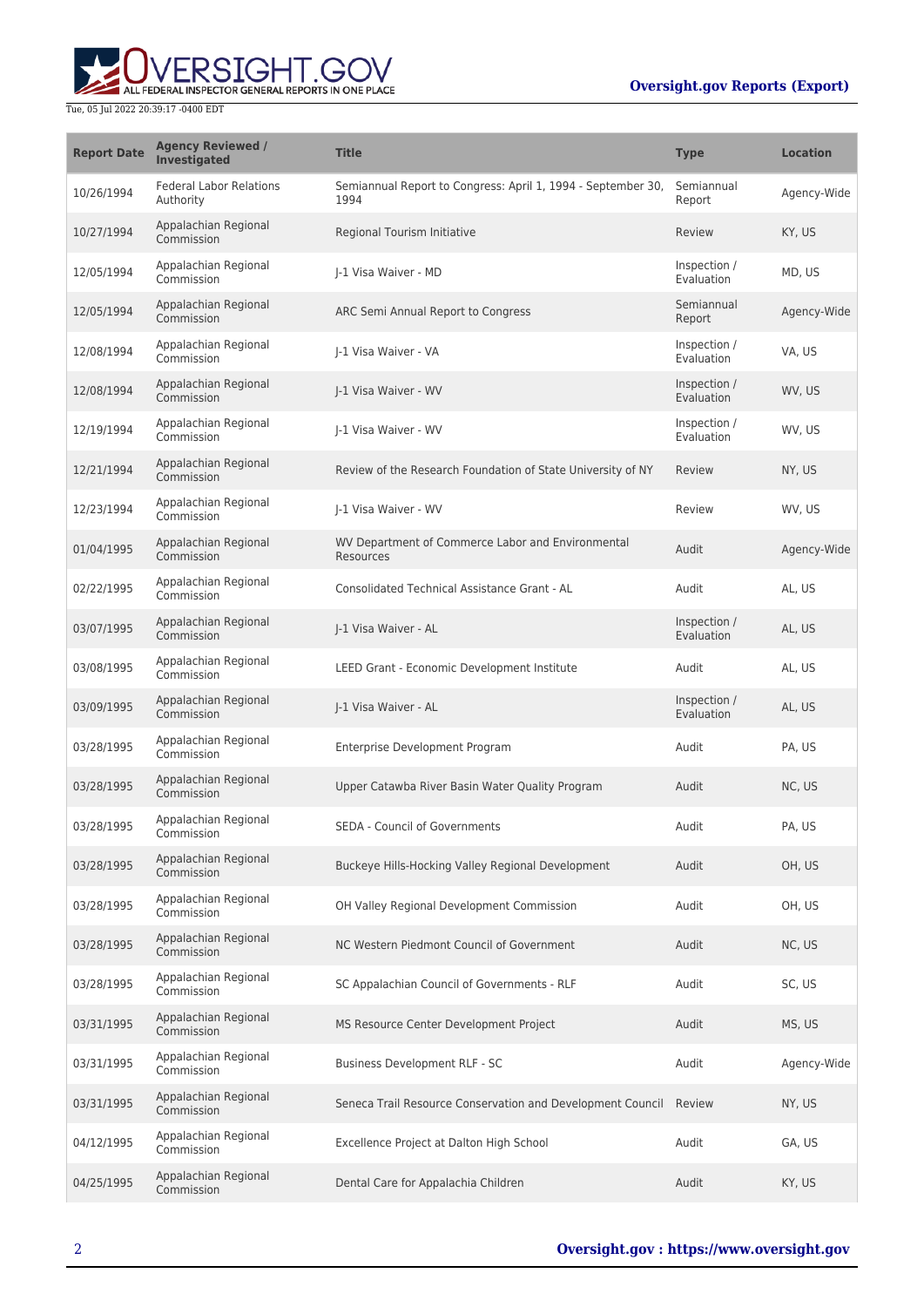## **Oversight.gov Reports (Export)**



| <b>Report Date</b> | <b>Agency Reviewed /</b><br>Investigated    | <b>Title</b>                                                                            | <b>Type</b>                | <b>Location</b> |
|--------------------|---------------------------------------------|-----------------------------------------------------------------------------------------|----------------------------|-----------------|
| 04/27/1995         | Appalachian Regional<br>Commission          | Western MD Multi Bank Community Development Corporation                                 | Audit                      | MD, US          |
| 04/27/1995         | Appalachian Regional<br>Commission          | Western MD Community College Video Network                                              | Audit                      | MD, US          |
| 04/27/1995         | Appalachian Regional<br>Commission          | Tri-County Council for Western MD                                                       | Audit                      | MD, US          |
| 04/28/1995         | Appalachian Regional<br>Commission          | Building the Economic Cornerstone of WV                                                 | Review                     | WV, US          |
| 04/28/1995         | <b>Federal Labor Relations</b><br>Authority | Semiannual Report to Congress: October 1, 1994 - March 31,<br>1995                      | Semiannual<br>Report       | Agency-Wide     |
| 05/01/1995         | Appalachian Regional<br>Commission          | Controls over Contracts/Grants with Expired Performance<br>Periods                      | Review                     | DC, US          |
| 05/02/1995         | Appalachian Regional<br>Commission          | NC Department of Administration - Consolidated Technical<br><b>Assistance Grant</b>     | Audit                      | NC, US          |
| 05/08/1995         | Appalachian Regional<br>Commission          | Review of Hindman Settlement School                                                     | Review                     | KY, US          |
| 05/18/1995         | Appalachian Regional<br>Commission          | ARC Semi Annual Report to Congress                                                      | Semiannual<br>Report       | Agency-Wide     |
| 06/05/1995         | Appalachian Regional<br>Commission          | Infrastructure Development for the 21st Century                                         | Audit                      | VA, US          |
| 06/20/1995         | Appalachian Regional<br>Commission          | Review of TN Center for Research and Development                                        | Review                     | TN, US          |
| 06/30/1995         | Appalachian Regional<br>Commission          | Full Time School/Summer Tutorial Program for Dyslexic<br><b>Students</b>                | Review                     | KY, US          |
| 07/11/1995         | Appalachian Regional<br>Commission          | NY State Summer Institutes Grant                                                        | Review                     | NY, US          |
| 08/01/1995         | Appalachian Regional<br>Commission          | <b>WV Telelearning Network</b>                                                          | Audit                      | WV, US          |
| 08/25/1995         | Appalachian Regional<br>Commission          | Review of Friendship House Inc.                                                         | Review                     | GA, US          |
| 09/25/1995         | Appalachian Regional<br>Commission          | Review of TN Department of Education Adult Literacy                                     | Review                     | Agency-Wide     |
| 09/26/1995         | Appalachian Regional<br>Commission          | Review of Ohio Department of Development, Appalachian<br>Industrial Re-training Project | Review                     | OH, US          |
| 09/28/1995         | Appalachian Regional<br>Commission          | Review of Health Care Information                                                       | Review                     | OH, US          |
| 09/30/1995         | Appalachian Regional<br>Commission          | Flexible Manufacturing Networks                                                         | Review                     | Agency-Wide     |
| 10/10/1995         | Appalachian Regional<br>Commission          | Review of Seedling Grants Program                                                       | Audit                      | KY, US          |
| 10/10/1995         | Appalachian Regional<br>Commission          | TN Department of Economic and Community Devlopment                                      | Audit                      | TN, US          |
| 11/03/1995         | Appalachian Regional<br>Commission          | ARC Semi Annual Report to Congress                                                      | Semiannual<br>Report       | Agency-Wide     |
| 11/29/1995         | Appalachian Regional<br>Commission          | RLF Enterprise Development Grants and Regional Incubator<br>Grant                       | Review                     | Agency-Wide     |
| 11/30/1995         | Appalachian Regional<br>Commission          | Rural Health Care Expansion Project                                                     | Review                     | WV, US          |
| 12/13/1995         | Appalachian Regional<br>Commission          | <b>Consolidated Technical Assistance Grant - NY</b>                                     | Audit                      | NY, US          |
| 12/15/1995         | Appalachian Regional<br>Commission          | J-1 Visa Waiver - KY                                                                    | Inspection /<br>Evaluation | KY, US          |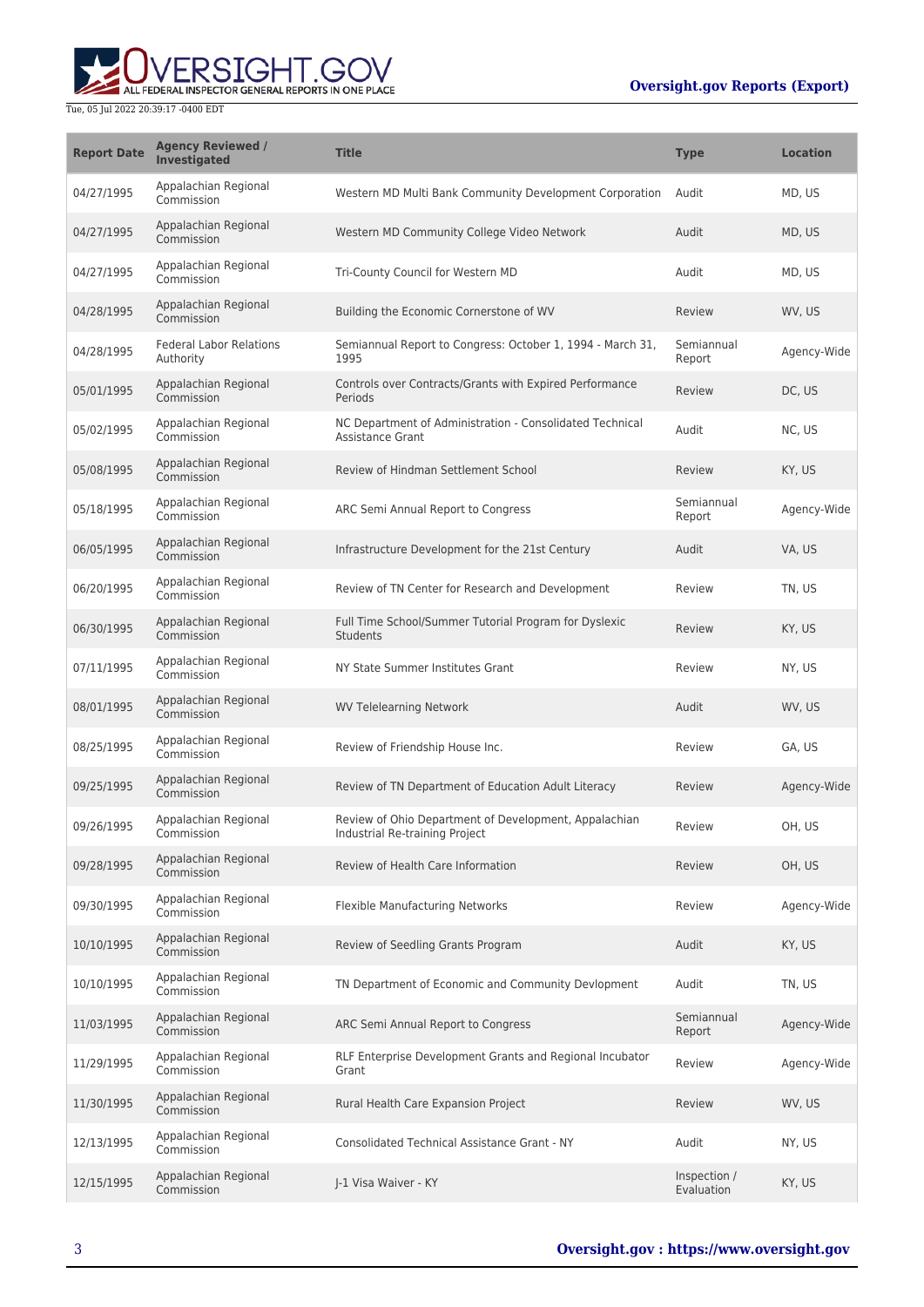

| <b>Report Date</b> | <b>Agency Reviewed /</b><br><b>Investigated</b> | <b>Title</b>                                                                                                         | <b>Type</b>                       | <b>Location</b>              |
|--------------------|-------------------------------------------------|----------------------------------------------------------------------------------------------------------------------|-----------------------------------|------------------------------|
| 12/15/1995         | Appalachian Regional<br>Commission              | I-1 Visa Waiver - WV                                                                                                 | Inspection /<br>Evaluation        | WV, US                       |
| 12/18/1995         | Appalachian Regional<br>Commission              | J-1 Visa Waiver - Survey Selected Health Care Providers                                                              | Inspection /<br>Evaluation        | Agency-Wide                  |
| 12/20/1995         | Appalachian Regional<br>Commission              | I-1 Visa Waiver - KY                                                                                                 | Inspection /<br>Evaluation        | KY, US                       |
| 12/21/1995         | Appalachian Regional<br>Commission              | Appalachian Workforce Development Project                                                                            | Audit                             | PA, US                       |
| 01/02/1996         |                                                 | 1993 CROP DISASTER PAYMENTS - BROOKS/JIM HOGG COS.,<br>TX                                                            | Audit                             |                              |
| 01/02/1996         | Appalachian Regional<br>Commission              | Memorandum Report on ARC Travel Vouchers and<br><b>Reimbursement Calculations</b>                                    | Inspection /<br>Evaluation        | DC, US                       |
| 01/17/1996         | Appalachian Regional<br>Commission              | Enhancing Manufacturing Competitiveness in Appalachia                                                                | Audit                             | OH, US                       |
| 02/28/1996         | Appalachian Regional<br>Commission              | Review of Onan Corporation Employee Training Program                                                                 | Audit                             | AL, US                       |
| 03/21/1996         | Appalachian Regional<br>Commission              | Response to Survey on Grantee Claims Processing                                                                      | Inspection /<br>Evaluation        | DC, US                       |
| 03/22/1996         | Appalachian Regional<br>Commission              | Interim Survey Report of ARC Grants Awarded for Industrial<br>Park Site Improvements                                 | Inspection /<br><b>Evaluation</b> | Agency-Wide                  |
| 03/26/1996         | Appalachian Regional<br>Commission              | Report on Research Foundation of SUNY Regional<br>Development Initiative to Enhance Manufacturing<br>Competitiveness | Review                            | NY, US                       |
| 03/27/1996         | Appalachian Regional<br>Commission              | Three River Waste Management Authority                                                                               | Audit                             | MS, US                       |
| 03/29/1996         | Appalachian Regional<br>Commission              | I-1 Visa Waiver - SC                                                                                                 | Inspection /<br>Evaluation        | SC, US                       |
| 04/03/1996         | Appalachian Regional<br>Commission              | J-1 Visa Waiver - SC                                                                                                 | Inspection /<br>Evaluation        | SC, US                       |
| 04/03/1996         | Appalachian Regional<br>Commission              | Cullman Water Reservoir Project                                                                                      | Audit                             | AL, US                       |
| 04/19/1996         | Appalachian Regional<br>Commission              | Review of Interactive Distance Learning Network                                                                      | Audit                             | AL, US                       |
| 04/29/1996         | <b>Federal Labor Relations</b><br>Authority     | Semiannual Report to Congress: October 1, 1995 - March 31,<br>1996                                                   | Semiannual<br>Report              | Agency-Wide                  |
| 05/01/1996         | Appalachian Regional<br>Commission              | Immunization Outreach Program for Appalachian Children                                                               | Audit                             | SC, US                       |
| 05/02/1996         | Appalachian Regional<br>Commission              | <b>Consolidated Technical Assistance Grant - MS</b>                                                                  | Audit                             | • MS, US<br>$\bullet$ MS, US |
| 05/05/1996         | Appalachian Regional<br>Commission              | Financial Statements and Single Audit Review - North Central<br><b>PA</b>                                            | Inspection /<br>Evaluation        | Agency-Wide                  |
| 05/15/1996         | Appalachian Regional<br>Commission              | WV Rural Development Council Empowerment Zone &<br><b>Enterprise Communities Program</b>                             | Audit                             | WV, US                       |
| 05/15/1996         | Appalachian Regional<br>Commission              | Kanawha County Schools Regulatory Training Center                                                                    | Audit                             | WV, US                       |
| 05/15/1996         | Appalachian Regional<br>Commission              | Alliance for the Arts                                                                                                | Audit                             | WV, US                       |
| 05/17/1996         | Appalachian Regional<br>Commission              | ARC Semi Annual Report to Congress                                                                                   | Semiannual<br>Report              | Agency-Wide                  |
| 05/29/1996         | Appalachian Regional<br>Commission              | ARC Memorandums of Understanding and Agreement                                                                       | Review                            | Agency-Wide                  |
| 06/14/1996         | Appalachian Regional<br>Commission              | NC Department of Human Resources                                                                                     | Audit                             | NC, US                       |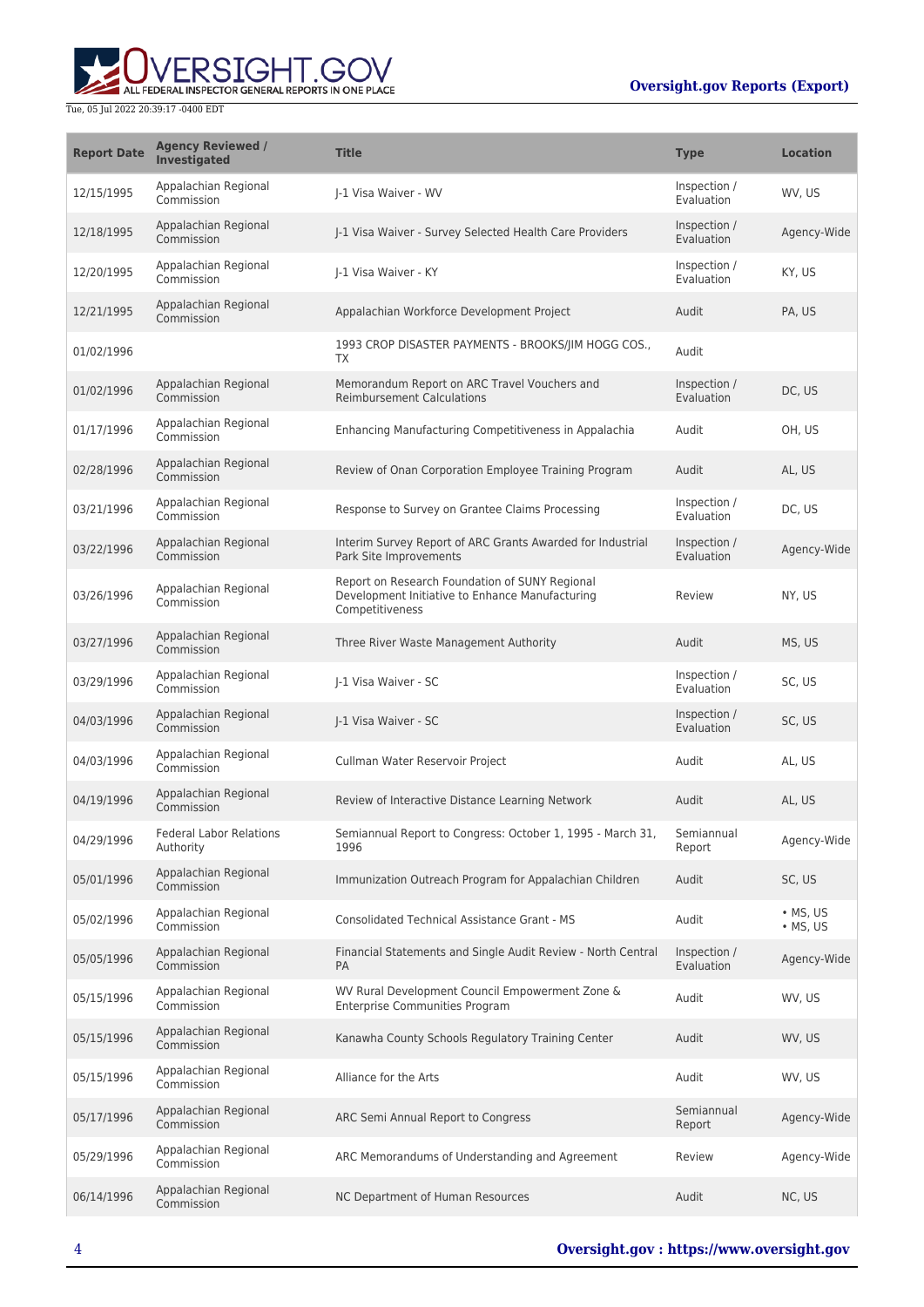

| <b>Report Date</b> | <b>Agency Reviewed /</b><br>Investigated | <b>Title</b>                                                                                      | <b>Type</b>                | <b>Location</b>                  |
|--------------------|------------------------------------------|---------------------------------------------------------------------------------------------------|----------------------------|----------------------------------|
| 07/12/1996         | Appalachian Regional<br>Commission       | Towns County Drop-out Prevention Project                                                          | Audit                      | GA, US                           |
| 07/19/1996         | Appalachian Regional<br>Commission       | Murray County Apprenticeship Program                                                              | Audit                      | GA, US                           |
| 07/25/1996         | Appalachian Regional<br>Commission       | Volunteers for Communities Program                                                                | Audit                      | VA, US                           |
| 07/30/1996         | Appalachian Regional<br>Commission       | Consolidated Technical Assistance Grant - PA                                                      | Audit                      | PA, US                           |
| 07/31/1996         | Appalachian Regional<br>Commission       | Whitfield County Apprenticeship Program                                                           | Audit                      | GA, US                           |
| 07/31/1996         | Appalachian Regional<br>Commission       | Review of Status of Service Contracts                                                             | Review                     | DC, US                           |
| 08/01/1996         | Appalachian Regional<br>Commission       | Controls over Contracts/Grants with Expired Performance<br>Periods                                | Review                     | DC, US                           |
| 08/02/1996         | Appalachian Regional<br>Commission       | I-1 Visa Waiver - GA                                                                              | Inspection /<br>Evaluation | GA, US                           |
| 08/16/1996         | Appalachian Regional<br>Commission       | Southern Technology Council                                                                       | Review                     | Agency-Wide                      |
| 08/16/1996         | Appalachian Regional<br>Commission       | Southern Growth Policies Board                                                                    | Audit                      | Agency-Wide                      |
| 08/16/1996         | Appalachian Regional<br>Commission       | Southern Technology Council                                                                       | Review                     | Agency-Wide                      |
| 08/27/1996         | Appalachian Regional<br>Commission       | Digitization of Cadastral Maps                                                                    | Review                     | VA, US                           |
| 08/27/1996         | Appalachian Regional<br>Commission       | Southern Tier East Regional Development Board - NY                                                | Audit                      | NY, US                           |
| 08/28/1996         | Appalachian Regional<br>Commission       | MD Department of Business and Economic Development                                                | Audit                      | MD, US                           |
| 08/28/1996         | Appalachian Regional<br>Commission       | Report of Applying Agreed-Upon Procedures - MD Department<br>of Business and Economic Development | Audit                      | MD, US                           |
| 08/30/1996         | Appalachian Regional<br>Commission       | LDD and the Multi-County Shared and Distributed GIS System                                        | Audit                      | VA, US                           |
| 09/08/1996         |                                          | <b>EMERGENCY FEED PROGRAM IN TEXAS</b>                                                            | Audit                      |                                  |
| 09/11/1996         | Appalachian Regional<br>Commission       | Report of Applying Agreed-Upon Procedures - Concord College Audit                                 |                            | WV, US                           |
| 09/17/1996         | Appalachian Regional<br>Commission       | Local Affiliate Matching Grant Program                                                            | Audit                      | KY, US                           |
| 09/23/1996         | Appalachian Regional<br>Commission       | Memorandum Report on the Review of the Regional VI<br>Planning and Development Council            | Audit                      | WV, US                           |
| 09/30/1996         | Appalachian Regional<br>Commission       | J-1 Visa Waiver - MS                                                                              | Inspection /<br>Evaluation | $\cdot$ TN, US<br>$\cdot$ TN, US |
| 09/30/1996         | Appalachian Regional<br>Commission       | America's Scenic Triangle Tourism Inititative                                                     | Audit                      | TN, US                           |
| 09/30/1996         | Appalachian Regional<br>Commission       | Enterprise Development Program                                                                    | Audit                      | PA, US                           |
| 09/30/1996         | Appalachian Regional<br>Commission       | Accelerated Grinder Trainer Program                                                               | Audit                      | PA, US                           |
| 09/30/1996         | Appalachian Regional<br>Commission       | Administrative Grant and Enterprise Development Grant                                             | Audit                      | PA, US                           |
| 10/01/1996         | Appalachian Regional<br>Commission       | Review of Jesse Owens Memorial Park Project                                                       | Review                     | AL, US                           |
| 10/10/1996         | Appalachian Regional<br>Commission       | Review of Tourism Project                                                                         | Audit                      | MS, US                           |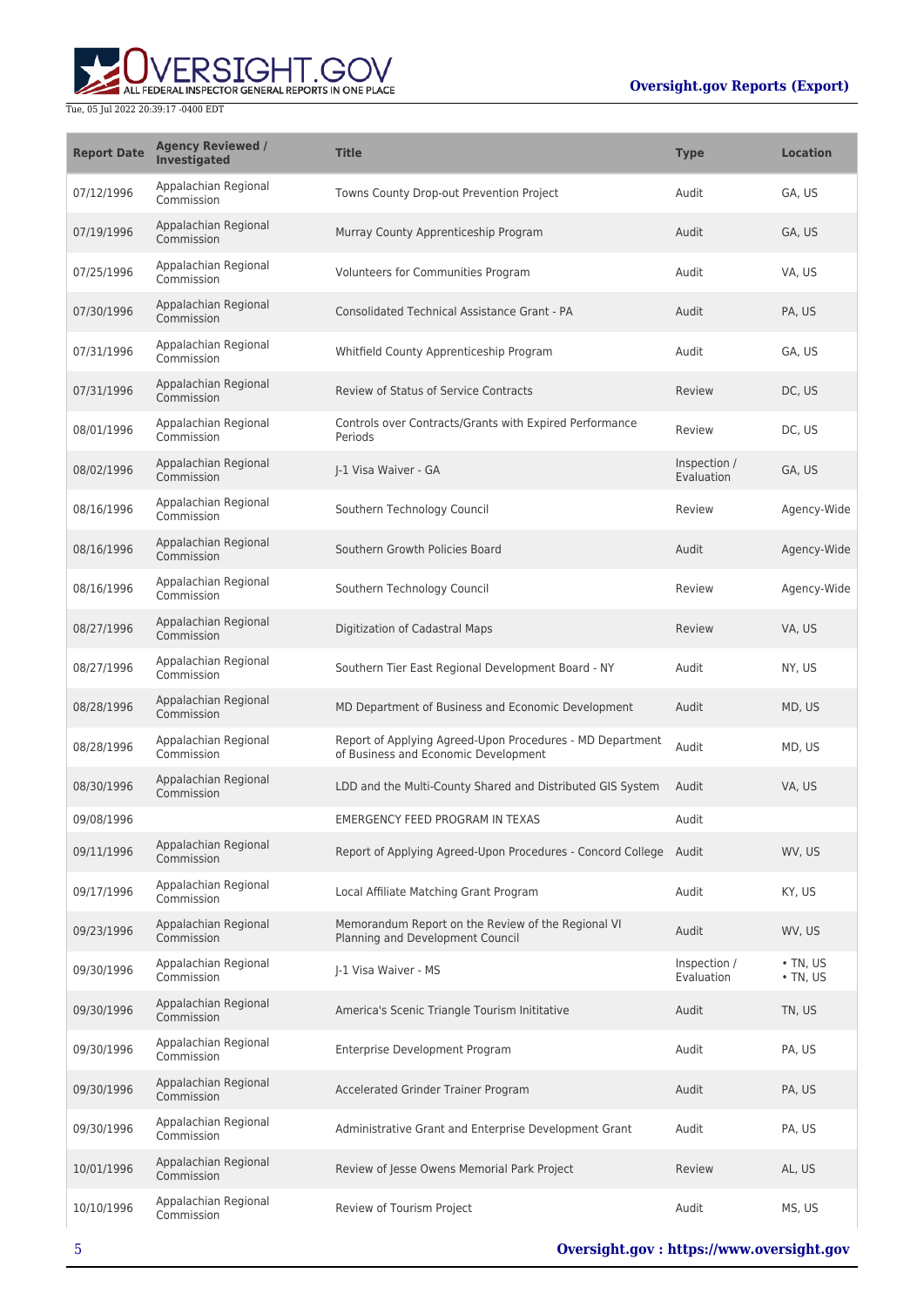

| <b>Report Date</b> | <b>Agency Reviewed /</b><br>Investigated    | <b>Title</b>                                                                        | <b>Type</b>                | <b>Location</b> |
|--------------------|---------------------------------------------|-------------------------------------------------------------------------------------|----------------------------|-----------------|
| 10/11/1996         | Appalachian Regional<br>Commission          | Implementation of the Family Center                                                 | Audit                      | PA, US          |
| 10/15/1996         | Appalachian Regional<br>Commission          | Alliance for Manufacturing Competitiveness Phase II                                 | Audit                      | NY, US          |
| 10/18/1996         | Appalachian Regional<br>Commission          | Municipal Partnership Demonstration                                                 | Audit                      | NY, US          |
| 10/18/1996         | Appalachian Regional<br>Commission          | Rail Line Preservation                                                              | Audit                      | NY, US          |
| 10/18/1996         | Appalachian Regional<br>Commission          | Southern Tier West Regional Planning and Development                                | Audit                      | NY, US          |
| 10/22/1996         | Appalachian Regional<br>Commission          | I-1 Visa Waiver - MS                                                                | Inspection /<br>Evaluation | Agency-Wide     |
| 10/25/1996         | Appalachian Regional<br>Commission          | J-1 Waiver Program MDO Medical Services, Inc.                                       | Inspection /<br>Evaluation | Agency-Wide     |
| 10/25/1996         | Appalachian Regional<br>Commission          | <b>Housing Technical Assistance</b>                                                 | Audit                      | NY, US          |
| 10/29/1996         | Appalachian Regional<br>Commission          | Memorandum on Concord College WV                                                    | Audit                      | WV, US          |
| 10/31/1996         | <b>Federal Labor Relations</b><br>Authority | Semiannual Report to Congress: April 1, 1996 - September 30,<br>1996                | Semiannual<br>Report       | Agency-Wide     |
| 11/01/1996         | Appalachian Regional<br>Commission          | J-1 Visa Waiver - SC                                                                | Inspection /<br>Evaluation | SC, US          |
| 11/29/1996         | Appalachian Regional<br>Commission          | ARC Semi Annual Report to Congress                                                  | Semiannual<br>Report       | Agency-Wide     |
| 12/23/1996         | Appalachian Regional<br>Commission          | Development of long term strategic for economic<br>development                      | Audit                      | KY, US          |
| 01/07/1997         | Appalachian Regional<br>Commission          | Review of Equipment Purchase with ARC Grant Funds                                   | Inspection /<br>Evaluation | SC, US          |
| 01/14/1997         | Appalachian Regional<br>Commission          | Newborn Screening Project                                                           | Audit                      | AL, US          |
| 01/28/1997         | Appalachian Regional<br>Commission          | Home Health Telecommunications Project & Nurse<br>Practitioner Telemedicine Project | Audit                      | SC, US          |
| 02/18/1997         | Appalachian Regional<br>Commission          | J-1 Visa Waiver - KY                                                                | Inspection /<br>Evaluation | KY, US          |
| 02/20/1997         | Appalachian Regional<br>Commission          | Report on Applying Agreed Upon Procedures to NC<br>Department of Administration     | Audit                      | NC, US          |
| 02/20/1997         | Appalachian Regional<br>Commission          | Report of Applying Agreed-Upon Procedures - NC Department<br>of Administration      | Audit                      | NC, US          |
| 03/03/1997         | Appalachian Regional<br>Commission          | Cooperative Tourism Marketing Program to Attract German<br><b>Travelers</b>         | Audit                      | OH, US          |
| 03/12/1997         | Appalachian Regional<br>Commission          | Heritage Corridor Project                                                           | Audit                      | SC, US          |
| 03/19/1997         | Appalachian Regional<br>Commission          | Development Support System                                                          | Audit                      | SC, US          |
| 03/19/1997         | Appalachian Regional<br>Commission          | Library Telecommunications/Computer Network Project                                 | Audit                      | SC, US          |
| 03/26/1997         | Appalachian Regional<br>Commission          | Update Report on Controls and Contacts with Expired<br><b>Performance Periods</b>   | Inspection /<br>Evaluation | DC, US          |
| 04/28/1997         | Appalachian Regional<br>Commission          | Community Oriented Health Care Project - Financial<br>Statement                     | Audit                      | WV, US          |
| 04/28/1997         | Appalachian Regional<br>Commission          | Land Use Plan                                                                       | Audit                      | PA, US          |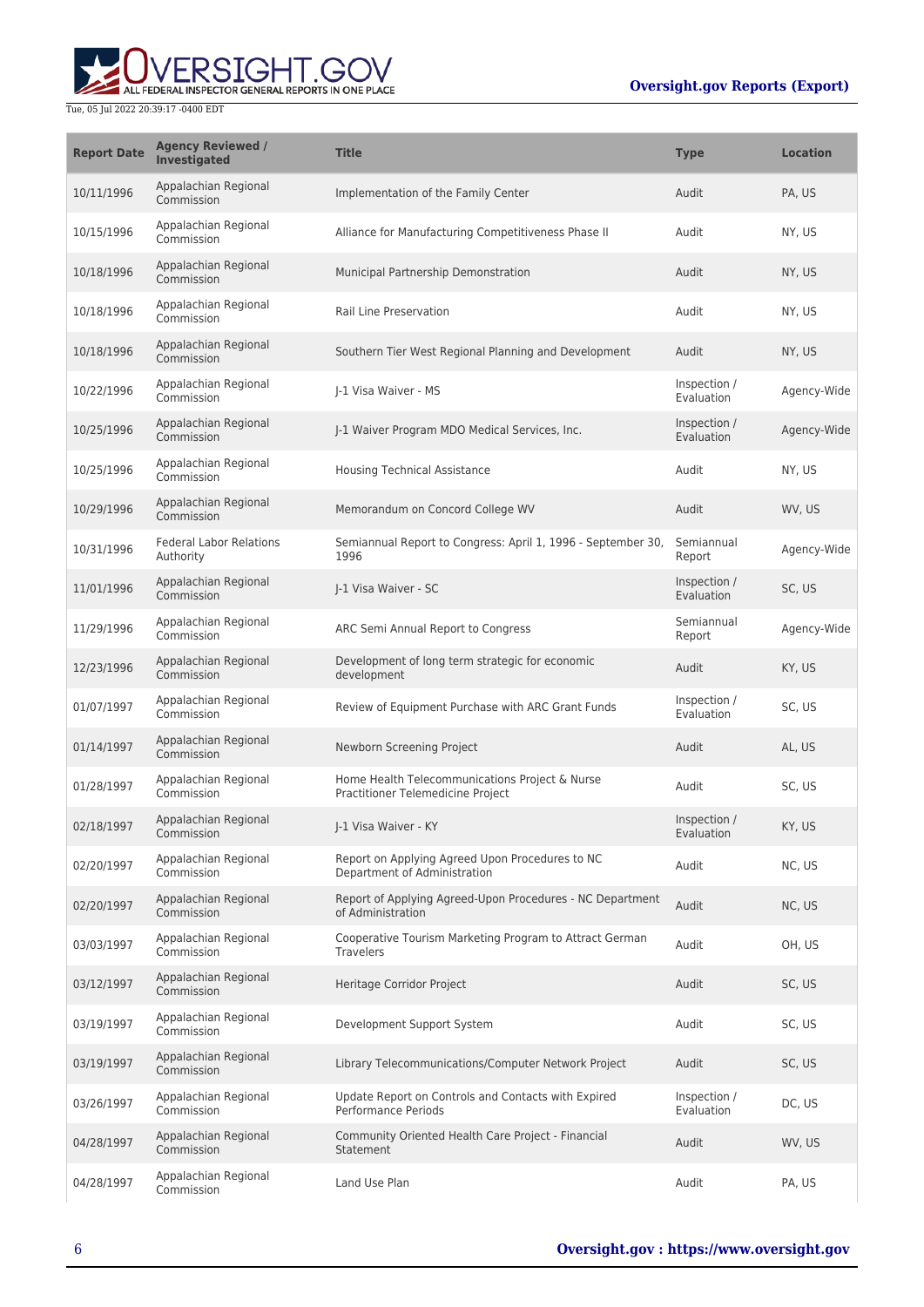# ALL FEDERAL INSPECTOR GENERAL REPORTS IN ONE PLACE Tue, 05 Jul 2022 20:39:17 -0400 EDT

| <b>Report Date</b> | <b>Agency Reviewed /</b><br><b>Investigated</b> | <b>Title</b>                                                                 | <b>Type</b>                | <b>Location</b> |
|--------------------|-------------------------------------------------|------------------------------------------------------------------------------|----------------------------|-----------------|
| 04/28/1997         | Appalachian Regional<br>Commission              | Geotechnical Study for Construction of the Crystal Lake Dam<br>and Reservoir | Audit                      | KY, US          |
| 04/28/1997         | Appalachian Regional<br>Commission              | The Launching Pad - A Business Planning Center                               | Audit                      | KY, US          |
| 04/30/1997         | <b>Federal Labor Relations</b><br>Authority     | Semiannual Report to Congress: October 1, 1996 - March 31,<br>1997           | Semiannual<br>Report       | Agency-Wide     |
| 05/07/1997         | Appalachian Regional<br>Commission              | Technology Learning Center for Workforce Academy                             | Audit                      | GA, US          |
| 05/15/1997         | Appalachian Regional<br>Commission              | Technology for Literacy Program Phase II                                     | Audit                      | GA, US          |
| 05/22/1997         | Appalachian Regional<br>Commission              | ARC Semi Annual Report to Congress                                           | Semiannual<br>Report       | Agency-Wide     |
| 05/27/1997         | Appalachian Regional<br>Commission              | MD Department of Transportation State Highway<br>Administration              | Audit                      | MD, US          |
| 07/02/1997         | Appalachian Regional<br>Commission              | Development of a Strategic Vision for the Economy of the<br>state            | Audit                      | TN, US          |
| 07/09/1997         | Appalachian Regional<br>Commission              | Technology 2020                                                              | Audit                      | TN, US          |
| 07/21/1997         | Appalachian Regional<br>Commission              | Consolidated Technical Assistance Grant - KY                                 | Audit                      | KY, US          |
| 07/25/1997         | Appalachian Regional<br>Commission              | KY Appalachia Task Force Strategic Planning Initiative                       | Audit                      | KY, US          |
| 07/29/1997         | Appalachian Regional<br>Commission              | Enhancing Microcomputer Capacity for Improved Capital<br>Planning            | Audit                      | NY, US          |
| 07/31/1997         | Appalachian Regional<br>Commission              | Rural NY Health Network Project                                              | Audit                      | NY, US          |
| 08/04/1997         | Appalachian Regional<br>Commission              | Regional Geographic Information System                                       | Audit                      | PA, US          |
| 08/04/1997         | Appalachian Regional<br>Commission              | Sustainable Communities Initiative                                           | Audit                      | KY, US          |
| 08/13/1997         | Appalachian Regional<br>Commission              | Advanced Manufacturing Resource Center                                       | Audit                      | NY, US          |
| 08/21/1997         | Appalachian Regional<br>Commission              | Memorandum Report on Contracting and Procurement<br>Practices                | Audit                      | PA, US          |
| 08/27/1997         | Appalachian Regional<br>Commission              | Base Quality System Development and Implementation<br>Project                | Audit                      | NY, US          |
| 09/10/1997         | Appalachian Regional<br>Commission              | I-1 Visa Waiver - AL                                                         | Inspection /<br>Evaluation | AL, US          |
| 09/16/1997         | Appalachian Regional<br>Commission              | Status of Chautauqua County Industrial Development Agency                    | Audit                      | Agency-Wide     |
| 09/23/1997         | Appalachian Regional<br>Commission              | Workforce Development Project                                                | Audit                      | PA, US          |
| 09/23/1997         | Appalachian Regional<br>Commission              | State Wide Manufacturing Marketing Network                                   | Audit                      | PA, US          |
| 09/30/1997         | Appalachian Regional<br>Commission              | J-1 Visa Waiver - WV                                                         | Inspection /<br>Evaluation | WV, US          |
| 10/21/1997         | Appalachian Regional<br>Commission              | ARC FY 2007 Financial Management System                                      | Inspection /<br>Evaluation | DC, US          |
| 10/31/1997         | <b>Federal Labor Relations</b><br>Authority     | Semiannual Report to Congress: April 1, 1997 - September 30,<br>1997         | Semiannual<br>Report       | Agency-Wide     |
| 11/18/1997         | Appalachian Regional<br>Commission              | Review of Northeast AL Manufacturing Technology<br>Consortium                | Audit                      | AL, US          |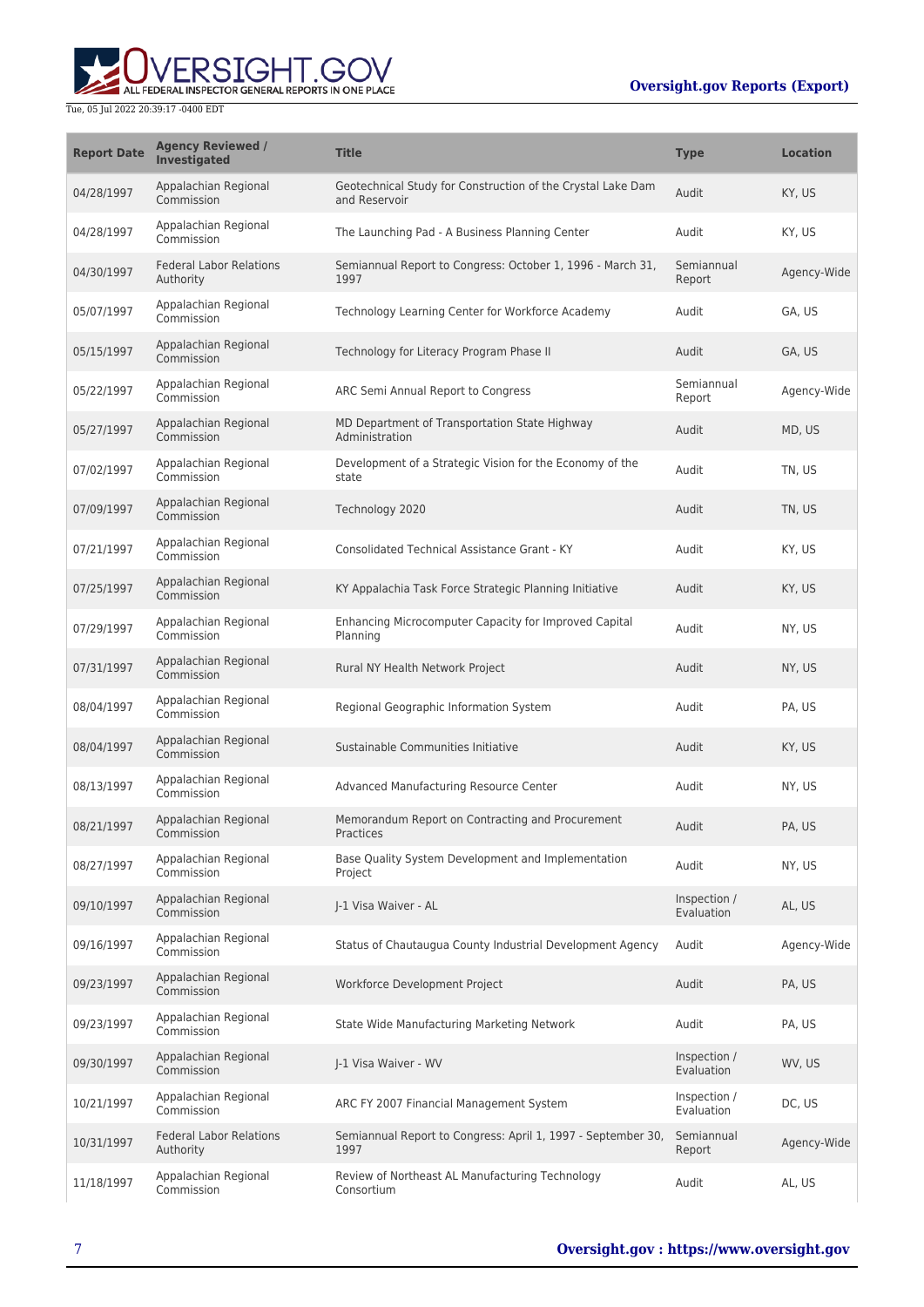

| <b>Report Date</b> | <b>Agency Reviewed /</b><br><b>Investigated</b> | <b>Title</b>                                                                                 | <b>Type</b>                | <b>Location</b> |
|--------------------|-------------------------------------------------|----------------------------------------------------------------------------------------------|----------------------------|-----------------|
| 11/20/1997         | Appalachian Regional<br>Commission              | Distance Learning Expansion Project                                                          | Audit                      | MD, US          |
| 11/20/1997         | Appalachian Regional<br>Commission              | Integrated Microscope Facility                                                               | Audit                      | MD, US          |
| 11/25/1997         | Appalachian Regional<br>Commission              | ARC Semi Annual Report to Congress                                                           | Semiannual<br>Report       | Agency-Wide     |
| 11/27/1997         | Appalachian Regional<br>Commission              | High Performance Computing Equipment for Industry and<br>Academia                            | Audit                      | MD, US          |
| 12/18/1997         | Appalachian Regional<br>Commission              | <b>Consolidated Technical Assistance Grant - PA</b>                                          | Audit                      | PA. US          |
| 12/31/1997         | Appalachian Regional<br>Commission              | Tri-County Council for Western MD                                                            | Audit                      | MD, US          |
| 01/08/1998         | Appalachian Regional<br>Commission              | Review of Leadership and Civic Infrastructure Initiative Project Audit                       |                            | MS, US          |
| 01/12/1998         | Appalachian Regional<br>Commission              | Technology Development Incubator                                                             | Audit                      | SC, US          |
| 01/13/1998         | Appalachian Regional<br>Commission              | <b>Consolidated Technical Assistance Grant - TN</b>                                          | Audit                      | TN, US          |
| 01/16/1998         | Appalachian Regional<br>Commission              | International Business Development in Appalachia TN                                          | Audit                      | TN, US          |
| 02/02/1998         | Appalachian Regional<br>Commission              | Internal Strategic Planning                                                                  | Audit                      | AL, US          |
| 02/04/1998         | Appalachian Regional<br>Commission              | J-1 Visa Waiver - NC                                                                         | Inspection /<br>Evaluation | Agency-Wide     |
| 02/13/1998         | Appalachian Regional<br>Commission              | Morehead State University/St. Clair Medical Center Child Care<br>Center                      | Audit                      | GA, US          |
| 02/13/1998         | Appalachian Regional<br>Commission              | Historic Resource Development Project                                                        | Audit                      | KY, US          |
| 02/26/1998         | Appalachian Regional<br>Commission              | Report of Applying Agreed-Upon Procedures - Appalachian<br>School of Law                     | Audit                      | VA, US          |
| 02/26/1998         | Appalachian Regional<br>Commission              | VA Department of Housing and Community Development                                           | Audit                      | VA, US          |
| 02/28/1998         | Office of Personnel<br>Management               | Report on the Use of Silent PPOs In The Federal Employees<br>Health Benefits Program         | Other                      |                 |
| 03/10/1998         | Appalachian Regional<br>Commission              | Marketing and Business Expansion Program                                                     | Audit                      | PA, US          |
| 03/11/1998         | Appalachian Regional<br>Commission              | Report of Applying Agreed-Upon Procedures                                                    | Audit                      | WV, US          |
| 03/12/1998         | Appalachian Regional<br>Commission              | Manufacturing Assistance Center                                                              | Audit                      | PA, US          |
| 03/13/1998         | Appalachian Regional<br>Commission              | Clay County Board of Health                                                                  | Audit                      | WV, US          |
| 03/16/1998         | Appalachian Regional<br>Commission              | J-1 Visa Waiver - TN                                                                         | Inspection /<br>Evaluation | Agency-Wide     |
| 03/17/1998         | Appalachian Regional<br>Commission              | Report of Applying Agreed-Upon Procedures - The Economic<br>Planning and Development Council | Audit                      | PA, US          |
| 03/18/1998         | Appalachian Regional<br>Commission              | J-1 Visa Waiver - GA                                                                         | Inspection /<br>Evaluation | GA, US          |
| 03/20/1998         | Appalachian Regional<br>Commission              | Report of Applying Agreed-Upon Procedures - The PA State<br>University                       | Audit                      | PA, US          |
| 03/25/1998         | Appalachian Regional<br>Commission              | Textile and Carpet Information Exchange Service<br>Demonstration                             | Audit                      | GA, US          |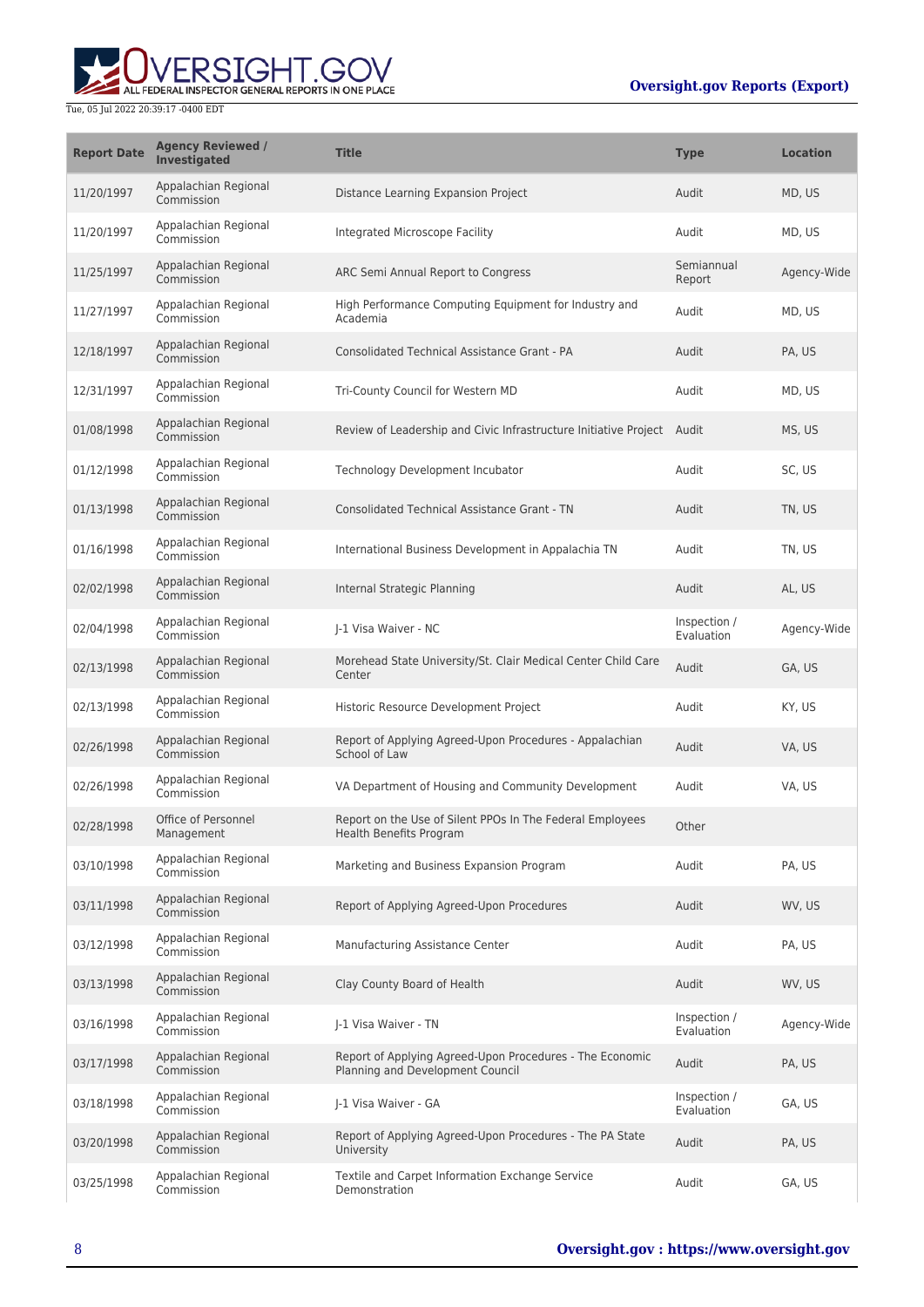

| <b>Report Date</b> | <b>Agency Reviewed /</b><br><b>Investigated</b> | <b>Title</b>                                                                        | <b>Type</b>                | <b>Location</b> |
|--------------------|-------------------------------------------------|-------------------------------------------------------------------------------------|----------------------------|-----------------|
| 03/26/1998         | Appalachian Regional<br>Commission              | Survey Report of ARC Grants Awarded for infrastructure<br>Project                   | Inspection /<br>Evaluation | DC, US          |
| 03/31/1998         | Appalachian Regional<br>Commission              | Customized Industrial Training                                                      | Audit                      | TN, US          |
| 03/31/1998         | Appalachian Regional<br>Commission              | DeKalb Solid Waste Landfill                                                         | Audit                      | MS, US          |
| 03/31/1998         | Appalachian Regional<br>Commission              | Kemper County Lake Assess Road                                                      | Audit                      | MS, US          |
| 03/31/1998         | Appalachian Regional<br>Commission              | Community Oriented Health Care Project                                              | Audit                      | WV, US          |
| 04/08/1998         | Appalachian Regional<br>Commission              | Report of Applying Agreed-Upon Procedures - Fay-Penn<br>Economic CouncilDecelopment | Audit                      | PA, US          |
| 04/13/1998         | <b>Federal Labor Relations</b><br>Authority     | Semiannual Report to Congress: October 1, 1997 - March 31,<br>1998                  | Semiannual<br>Report       | Agency-Wide     |
| 04/15/1998         | Appalachian Regional<br>Commission              | Deleware-Chenango-Madison-Otsego Career Academy                                     | Audit                      | NY, US          |
| 04/15/1998         | Appalachian Regional<br>Commission              | Northwest PA Regional Planning and Development<br>Commission                        | Audit                      | PA, US          |
| 04/15/1998         | Appalachian Regional<br>Commission              | Phase I, Equipment Project                                                          | Audit                      | KY, US          |
| 04/17/1998         | Appalachian Regional<br>Commission              | Big Sandy Telecommunications Center Phases I                                        | Audit                      | KY, US          |
| 04/24/1998         | Appalachian Regional<br>Commission              | Internationalization of KY Appalachian Counties                                     | Audit                      | KY, US          |
| 04/30/1998         | Appalachian Regional<br>Commission              | ARC Semi Annual Report to Congress                                                  | Semiannual<br>Report       | Agency-Wide     |
| 05/04/1998         | Appalachian Regional<br>Commission              | International Development Enhancement and Expansion<br>Project                      | Audit                      | WV, US          |
| 05/20/1998         | Appalachian Regional<br>Commission              | North GA Waste Management Project                                                   | Audit                      | GA, US          |
| 06/01/1998         | Appalachian Regional<br>Commission              | AL Export - A Targeted Export Assistance and Management<br><b>Training Program</b>  | Audit                      | AL, US          |
| 06/17/1998         | Appalachian Regional<br>Commission              | I-1 Visa Waiver - VA                                                                | Inspection /<br>Evaluation | Agency-Wide     |
| 06/18/1998         | Appalachian Regional<br>Commission              | J-1 Visa Waiver - AL                                                                | Inspection /<br>Evaluation | Agency-Wide     |
| 07/07/1998         | Appalachian Regional<br>Commission              | J-1 Visa Waiver - KY                                                                | Inspection /<br>Evaluation | Agency-Wide     |
| 08/07/1998         | Appalachian Regional<br>Commission              | Consolidated Technical Assistance Grant - OH                                        | Audit                      | OH, US          |
| 08/10/1998         | Appalachian Regional<br>Commission              | J-1 Visa Waiver - OH                                                                | Inspection /<br>Evaluation | Agency-Wide     |
| 08/19/1998         | Appalachian Regional<br>Commission              | Interagency Day Care Center Project                                                 | Audit                      | OH, US          |
| 08/25/1998         | Appalachian Regional<br>Commission              | Controls over Contracts/Grants with Expired Performance<br>Periods                  | Inspection /<br>Evaluation | DC, US          |
| 09/22/1998         | Appalachian Regional<br>Commission              | Rural Action Leadership and Civic Development Inititative                           | Audit                      | OH, US          |
| 09/22/1998         | Appalachian Regional<br>Commission              | Review of Funds for Appalachian Industrial Retraining                               | Audit                      | OH, US          |
| 10/06/1998         | Appalachian Regional<br>Commission              | J-1 Visa Waiver - PA                                                                | Inspection /<br>Evaluation | Agency-Wide     |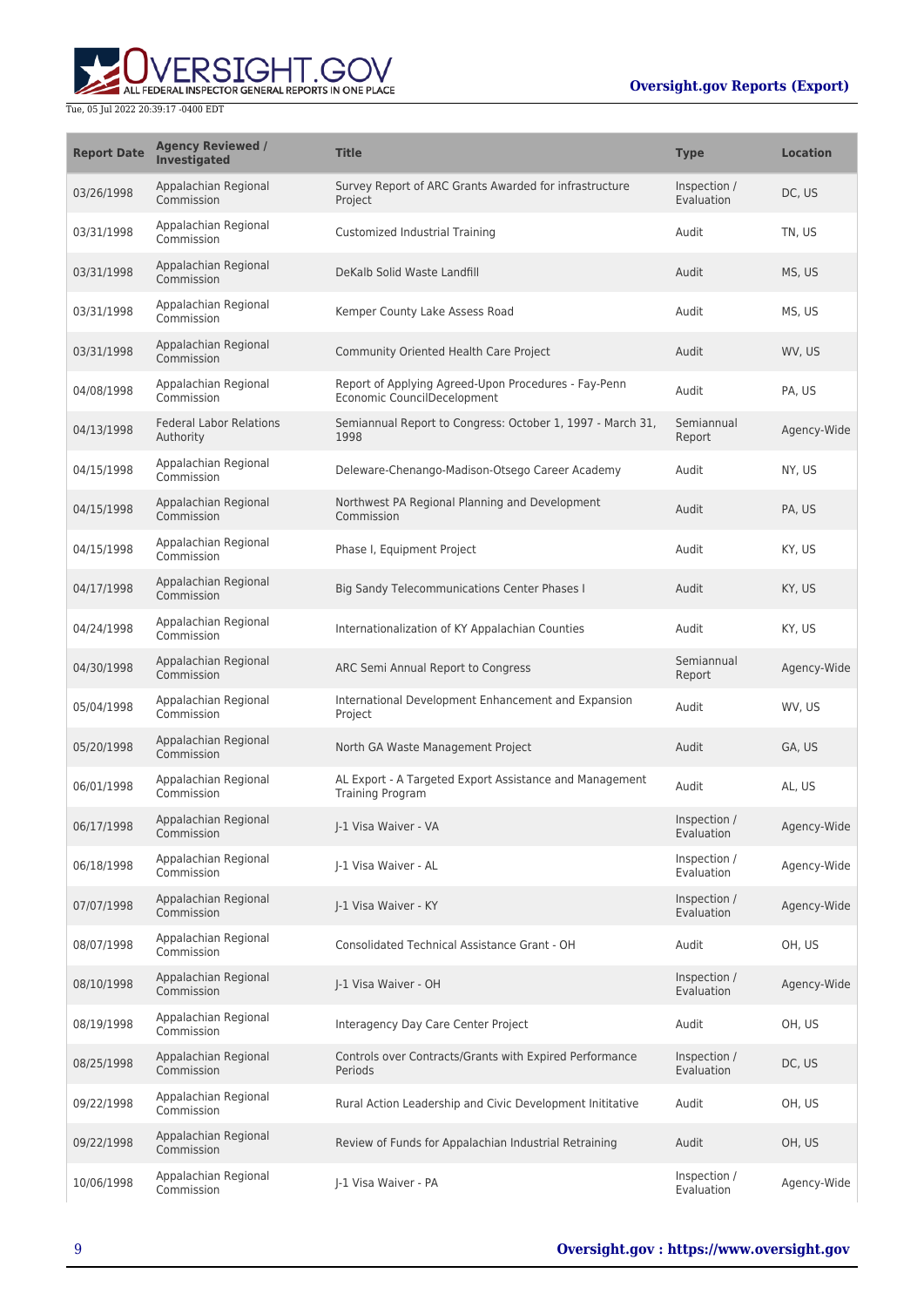## ERSIGHT.GOV ALL FEDERAL INSPECTOR GENERAL REPORTS IN ONE PLACE

| <b>Report Date</b> | <b>Agency Reviewed /</b><br>Investigated    | <b>Title</b>                                                                                                                   | <b>Type</b>                | <b>Location</b>              |
|--------------------|---------------------------------------------|--------------------------------------------------------------------------------------------------------------------------------|----------------------------|------------------------------|
| 10/15/1998         | Appalachian Regional<br>Commission          | I-1 Visa Waiver - NY                                                                                                           | Inspection /<br>Evaluation | Agency-Wide                  |
| 10/30/1998         | <b>Federal Labor Relations</b><br>Authority | Semiannual Report to Congress: April 1, 1998 - September 30,<br>1998                                                           | Semiannual<br>Report       | Agency-Wide                  |
| 11/20/1998         | Appalachian Regional<br>Commission          | Enhancement of Business School Technology                                                                                      | Audit                      | MD, US                       |
| 11/20/1998         | Appalachian Regional<br>Commission          | Tri-Cities Appalachian International Trading Network                                                                           | Audit                      | TN, US                       |
| 11/20/1998         | Appalachian Regional<br>Commission          | ARC Semi Annual Report to Congress                                                                                             | Semiannual<br>Report       | Agency-Wide                  |
| 12/02/1998         | Appalachian Regional<br>Commission          | Appalachian International Business Center                                                                                      | Audit                      | NC, US                       |
| 02/23/1999         | Appalachian Regional<br>Commission          | <b>Consolidated Technical Assistance Grant - MS</b>                                                                            | Audit                      | • MS, US<br>$\bullet$ MS, US |
| 02/26/1999         | Appalachian Regional<br>Commission          | Review Report on Buckhorn Leadership Initiative                                                                                | Audit                      | KY, US                       |
| 03/10/1999         | Appalachian Regional<br>Commission          | Lake Cumberland Regional Justice and Victims Advocacy<br>Project                                                               | Audit                      | KY, US                       |
| 03/17/1999         | Appalachian Regional<br>Commission          | Controls over Contracts/Grants with Expired Performance<br>Periods                                                             | Inspection /<br>Evaluation | DC, US                       |
| 03/22/1999         | Appalachian Regional<br>Commission          | Review of Economic Development Information System                                                                              | Audit                      | SC, US                       |
| 03/22/1999         | Appalachian Regional<br>Commission          | Review of Telecommunications Adding Rural Counties to<br>AppNet                                                                | Audit                      | SC, US                       |
| 03/22/1999         | Appalachian Regional<br>Commission          | Review of Internet Training Facilities Project                                                                                 | Audit                      | SC, US                       |
| 03/24/1999         | Appalachian Regional<br>Commission          | Review of Science and Math to go Project                                                                                       | Audit                      | SC, US                       |
| 03/25/1999         | Appalachian Regional<br>Commission          | Review of the McCreary County Educational Development<br>Foundation                                                            | Audit                      | KY, US                       |
| 03/31/1999         | Office of Personnel<br>Management           | Semiannual Report to Congress October 1, 1998 - March 31,<br>1999                                                              | Semiannual<br>Report       | Agency-Wide                  |
| 03/31/1999         | Appalachian Regional<br>Commission          | Review of The Presbyterian Child Welfare Agency - Breathitt<br>Montessori Pre-School Relocation                                | Audit                      | KY, US                       |
| 03/31/1999         | Appalachian Regional<br>Commission          | Review of The Presbyterian Child Welfare Agency                                                                                | Audit                      | KY, US                       |
| 04/14/1999         | <b>Federal Labor Relations</b><br>Authority | Management Letter- Reviewing and Revising Pre 1995<br>Delegations of Authority, Memoranda of Understanding and<br>Instructions | Other                      | Agency-Wide                  |
| 04/22/1999         | Appalachian Regional<br>Commission          | J-1 Visa Waiver - AL                                                                                                           | Inspection /<br>Evaluation | Agency-Wide                  |
| 04/30/1999         | Appalachian Regional<br>Commission          | <b>GA RLF</b>                                                                                                                  | Audit                      | GA, US                       |
| 04/30/1999         | <b>Federal Labor Relations</b><br>Authority | Semiannual Report to Congress: October 1, 1998 - March 31,<br>1999                                                             | Semiannual<br>Report       | Agency-Wide                  |
| 05/05/1999         | Appalachian Regional<br>Commission          | Review of AL Strategic Plan for Telecommunications                                                                             | Audit                      | AL, US                       |
| 05/05/1999         | Appalachian Regional<br>Commission          | Review of Consolidated Technical Assistance Program                                                                            | Audit                      | AL, US                       |
| 05/14/1999         | Appalachian Regional<br>Commission          | Review of Debkilb County Tourism/Business Development<br>Center                                                                | Audit                      | AL, US                       |
| 05/26/1999         | Appalachian Regional<br>Commission          | Survey Report - Review of Jefferson County Distance Learning                                                                   | Audit                      | AL, US                       |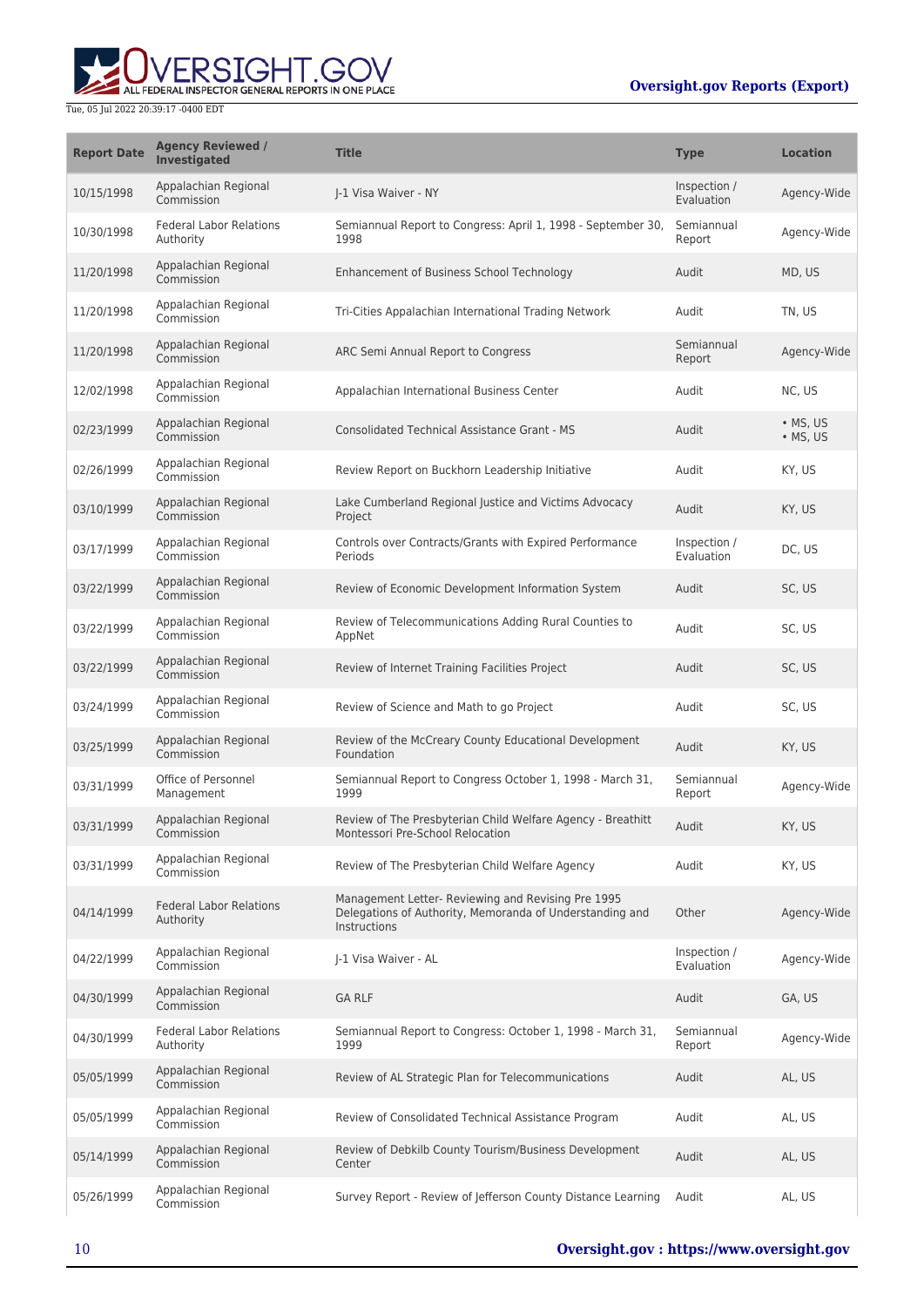

| <b>Report Date</b> | <b>Agency Reviewed /</b><br><b>Investigated</b> | <b>Title</b>                                                              | <b>Type</b>                | <b>Location</b> |
|--------------------|-------------------------------------------------|---------------------------------------------------------------------------|----------------------------|-----------------|
| 06/02/1999         | Appalachian Regional<br>Commission              | ARC Semi Annual Report to Congress                                        | Semiannual<br>Report       | Agency-Wide     |
| 07/01/1999         | Appalachian Regional<br>Commission              | Review of Entrepreneurial Education Project                               | Audit                      | GA, US          |
| 07/01/1999         | Appalachian Regional<br>Commission              | <b>Consolidated Technical Assistance Grant - WV</b>                       | Audit                      | WV, US          |
| 07/08/1999         | Appalachian Regional<br>Commission              | Southwest Regional Jail/Industrial Park Water Project                     | Audit                      | WV, US          |
| 08/05/1999         | Appalachian Regional<br>Commission              | Survey of Timeliness of Claims Processing & Follow-up Action              | Inspection /<br>Evaluation | DC, US          |
| 08/25/1999         | Appalachian Regional<br>Commission              | J-1 Visa Waiver - NY                                                      | Inspection /<br>Evaluation | Agency-Wide     |
| 08/25/1999         | Appalachian Regional<br>Commission              | Training Tomorrow's Workforce                                             | Audit                      | KY, US          |
| 08/31/1999         | Appalachian Regional<br>Commission              | Northern Tier Regional Planning and Development Council                   | Audit                      | PA, US          |
| 08/31/1999         | Appalachian Regional<br>Commission              | TN Quality Award Alliance Global Market Development Phase<br>$\mathbf{H}$ | Audit                      | TN, US          |
| 09/03/1999         | Appalachian Regional<br>Commission              | <b>NC Technical Assistance</b>                                            | Audit                      | NC, US          |
| 09/15/1999         | Appalachian Regional<br>Commission              | PA Department of Community and Economic Development                       | Audit                      | PA, US          |
| 09/20/1999         | Appalachian Regional<br>Commission              | TN Regional Entrepreneurial initiative                                    | Audit                      | TN, US          |
| 09/24/1999         | Appalachian Regional<br>Commission              | Rockcastle County Economic Development Initiative                         | Audit                      | KY, US          |
| 09/29/1999         | Appalachian Regional<br>Commission              | Grant Agreement Expenditures Audit NC                                     | Audit                      | NC, US          |
| 09/30/1999         | Office of Personnel<br>Management               | Semiannual Report to Congress April 1, 1999 - September 30,<br>1999       | Semiannual<br>Report       | Agency-Wide     |
| 09/30/1999         | Appalachian Regional<br>Commission              | J-1 Visa Waiver - AL                                                      | Inspection /<br>Evaluation | Agency-Wide     |
| 09/30/1999         | Appalachian Regional<br>Commission              | Facilities Master Planning Project                                        | Audit                      | OH, US          |
| 09/30/1999         | Appalachian Regional<br>Commission              | Review of Rural Health and Wellness Program                               | Audit                      | KY, US          |
| 10/07/1999         | <b>Federal Labor Relations</b><br>Authority     | Semiannual Report to Congress: April 1, 1999 - September 30,<br>1999      | Semiannual<br>Report       | Agency-Wide     |
| 10/20/1999         | Appalachian Regional<br>Commission              | OH University Southern Campus Technology Outreach Center                  | Audit                      | OH, US          |
| 10/20/1999         | Appalachian Regional<br>Commission              | Review of Welding Laboratory/Classroom Project                            | Audit                      | NY, US          |
| 10/22/1999         | Appalachian Regional<br>Commission              | Review of Wrap Around Child Care Project                                  | Audit                      | NY, US          |
| 10/27/1999         | Appalachian Regional<br>Commission              | Review of Southern Tier Rail Line Development Project                     | Audit                      | NY, US          |
| 10/27/1999         | Appalachian Regional<br>Commission              | Review of Rail line Preservation Project                                  | Audit                      | NY, US          |
| 10/28/1999         | Appalachian Regional<br>Commission              | Purchasing of Goods and Services                                          | Inspection /<br>Evaluation | DC, US          |
| 11/01/1999         | Appalachian Regional<br>Commission              | ARC Semi Annual Report to Congress                                        | Semiannual<br>Report       | Agency-Wide     |